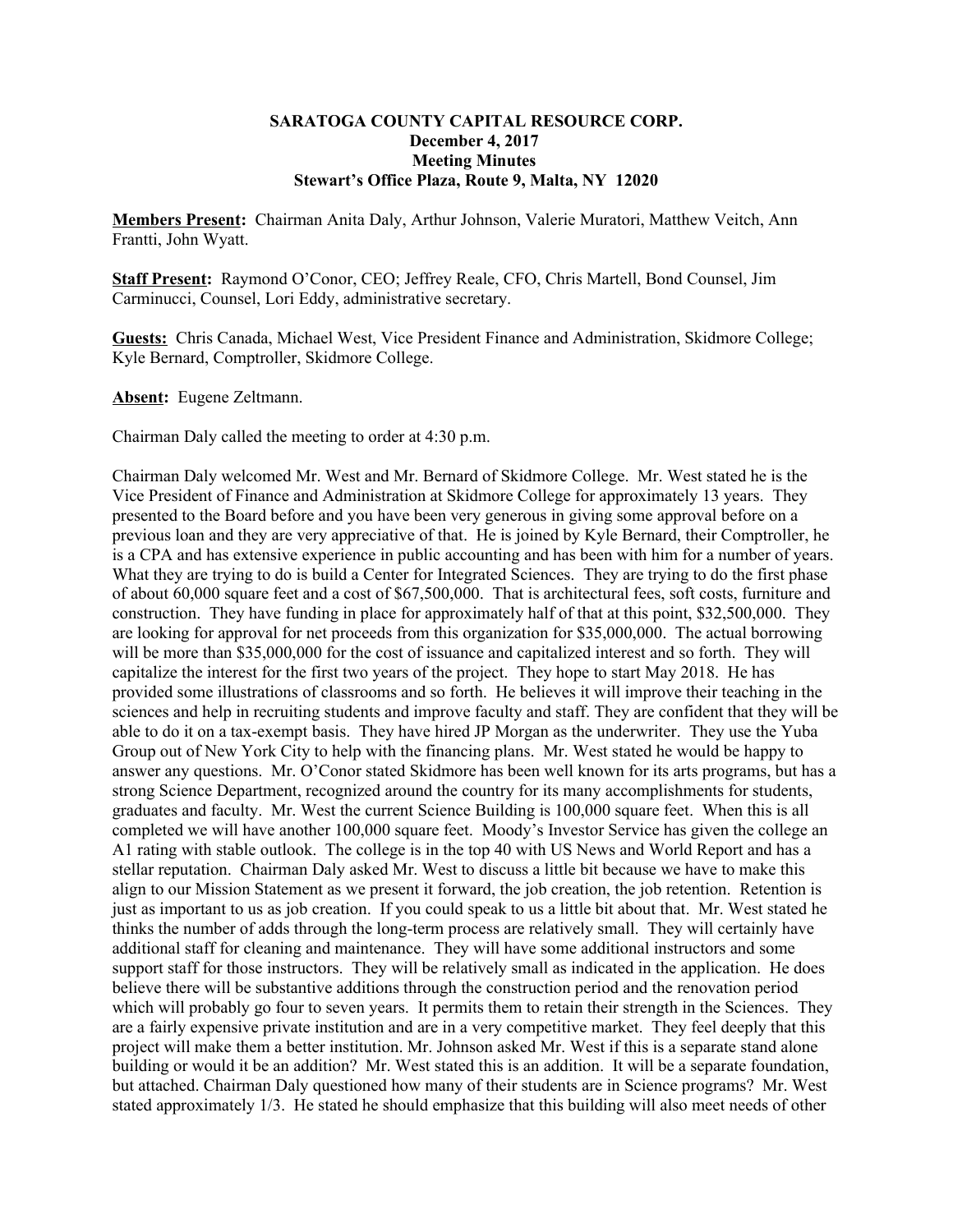programs. There are study spaces, there are classrooms in this building that can be used by other programs. It is a very important aspect of the design. Chairman Daly asked the Board if they had any further questions. Mr. O'Conor stated in the board packet is a summary of the transaction. There is just one clarification and it is contained in the Resolution that you will be asked to consider today. The \$35,000,000 noted does not include soft costs. So, the actual cap for the financing of this transaction is \$45,000,000. Mr. Johnson questioned Mr. O'Conor what would be the timeline, assuming we accept the application? Mr. O'Conor stated that he discussed this with the Yuba Group. We looked at the calendar and scheduled this meeting. We need to set a public hearing sometime in the next few weeks. Mr. West stated they are targeting for March at this time. He stated they did actively look if they could accelerate it through the December  $31<sup>st</sup>$  period to avoid some of the tax issues that are going on. Mr. O'Conor stated we have another meeting scheduled in January. A public hearing between now and then will keep it on track. Mr. West stated yes. Mr. Carminucci stated it needs to go to the Board of Supervisors. Chairman Daly stated assuming this Resolution passes today, she will bring it forward tomorrow to the Economic Development Committee at the County where it starts the process. Mr. West stated they appreciate having this meeting for them to get this process going. Chairman Daly asked if there were any further questions for Skidmore College at this time. There were no further questions.

Mr. Carminucci stated Mr. Martel's office did prepare a draft Resolution and he distributed that to the Board members. Mr. Martel stated this is just a preliminary Inducement Resolution. It essentially takes the application and boils it down into project terms that summarize what Mr. West has indicated here. As Mr. O'Conor pointed out they used a present estimate of \$35,000,000. There certainly isn't going to be \$10,000,000 in soft costs on this but if we miss by even \$100,000 we have to do this whole exercise again. We just give enough of a cushion so that any unforeseen circumstances are taken into account. It also authorizes the scheduling of a public hearing. This is the official action on the project. You need to do a SEQR and a Bond Resolution going forward, hold a public hearing and get the approval from the Board of Supervisors. Mr. Carminucci questioned if this has been before the City Planning Board yet. Mr. West stated yes. They submitted their construction documents in July. The City is struggling to review the documents. In the last several weeks they authorized a separate engineering firm to help with that review. They have met with them. In fairness to the City, their original plan was for the entire project. They have modified those documents and shared those now with the City and the separate engineer. They are optimistic that they will get approval of that in the near term, meaning in a month or two, not the next couple of weeks. They had a hearing because they needed a height variance and they received that. They have SEQR review. They have gotten through that. The only modification they have made since July is to phase the project into two sections, so it is a simpler process for the City. They have support from the City. Chairman Daly asked for a motion to approve the application for Skidmore College.

The following resolution was offered by Mr. Johnson and seconded by Mr. Wyatt.

# **Resolution No. 27-2017**

Resolved to approve the application for Skidmore College as submitted and to set a public hearing for the application.

Ayes –  $6 - 0$  $Noes - 0$ Adopted  $6 - 0$ 

Mr. West and Mr. Bernard then left the meeting.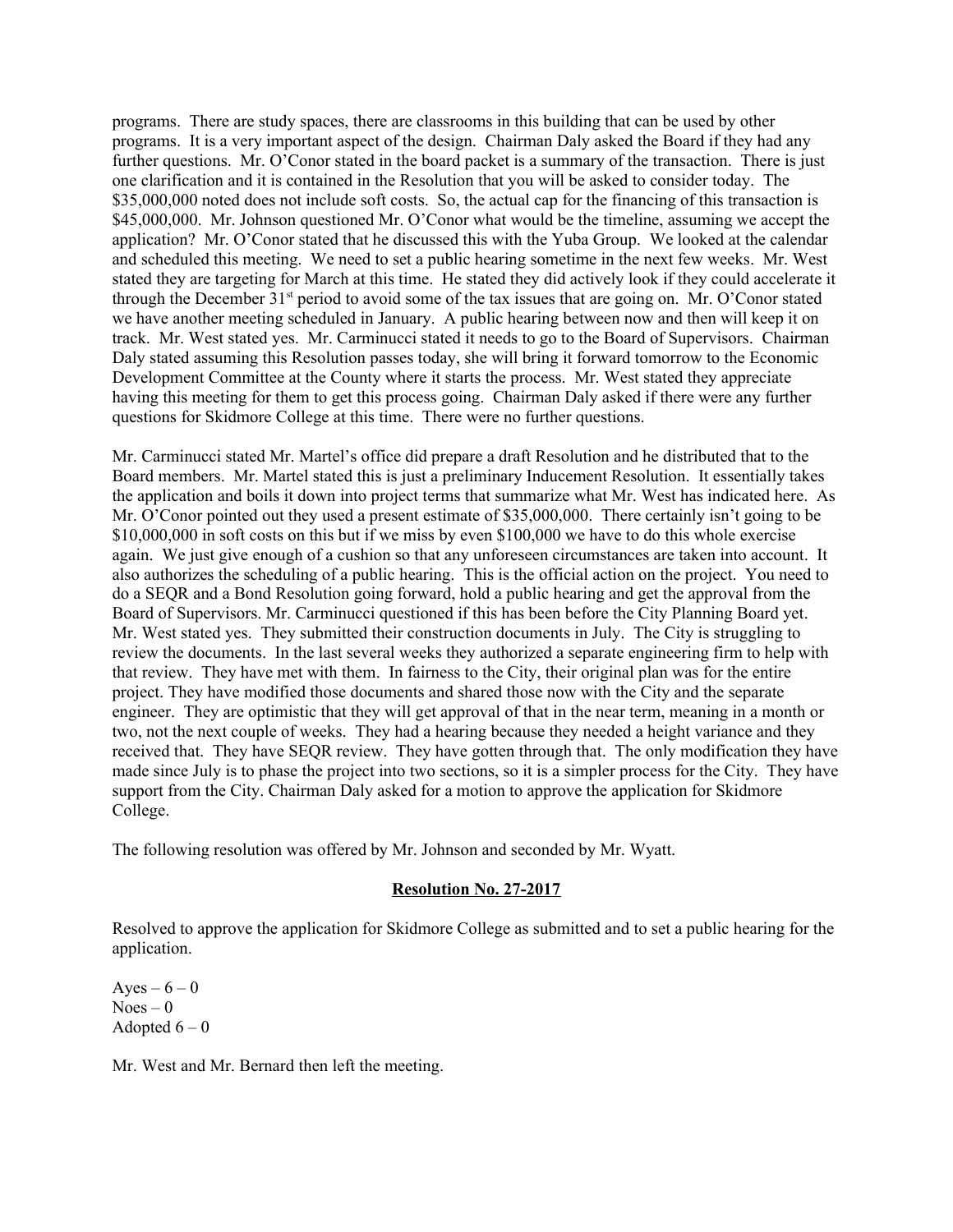## **Approval of the October 24, 2017 Governance Committee meeting minutes:**

Chairman Daly stated we have a few agenda items to go over. The first is the approval of the Governance Committee meeting minutes of October 24, 2017. The motion to approve the Governance Committee meeting minutes was made by Mr. Veitch and seconded by Mr. Johnson. There was no further discussion. All board members voted in favor.

### **Approval of the October 24, 2017 Finance Committee meeting minutes:**

Chairman Daly stated the next agenda item is to approve the Finance Committee meeting minutes. The motion to approve the Finance Committee meeting minutes of October 24, 2017 was made by Mr. Wyatt and seconded by Ms. Muratori. There was no further discussion. All board members voted in favor.

## **Approval of the October 24, 2017 meeting minutes:**

Chairman Daly asked for a motion to approve the October 24, 2017 meeting minutes. The motion was made to approve the minutes was made by Ms. Frantti and seconded by Mr. Veitch. There was no further discussion. All board members voted in favor.

Chairman Daly stated the item on the agenda is a proposal to modify the fee schedule. She and Mr. O'Conor have spent some time talking regarding this and she also spoke with Mr. Johnson regarding this. It has come to our attention that we are getting a little competition for business so we would like to take a look at our fee schedule so that we can remain as competitive as possible to do what we do for hopefully as long as we are allowed to do this not knowing what way the tax law is going to go. Chairman Daly asked Mr. O'Conor to discuss this agenda item. Mr. O'Conor stated to give a little bit more background, we did the last transaction for Saratoga Hospital. He had a long conversation with the folks at the Hospital and also had a long conversation with the folks at the Yuba Group before we got the Skidmore application about the fees. The New York State Dormitory Authority is more flexible, more competitive than in the past. They asked us to take a look at fees. He listed a few options which he distributed. Mr. O'Conor stated that our fee schedule, in his opinion, should be reflective of our needs as an organization to fund its operations. The 2018 operating budget excluding grants, has expenses of \$72,100. We should close the RW Preservation in December and receive a \$100,000 fee. That will give us about \$500,000 cash available. Excluding grants, if you look at our current operating budget, that will give us seven years of operating funding. Sometime in the first quarter in all likelihood, we will close the Skidmore transaction. That will be another six-figure fee. Even with a modified schedule we will have \$600,000 in available funds to run our operation. It will provide at least five years of operating funds. With that in mind, he has put together a couple of options. Option B keeps the same fee schedule for the first \$10,000,000 and the next \$10,000,000 of funding, but our fees would be capped at \$20,000,000. It doesn't take us any more time, trouble or effort to do a \$10,000,000 transaction than a \$50,000,000 transaction. The other option, Option A, would take us to a cap of \$30,000,000 but would reduce the fees for the first 10,000,000, second 10,000,000, and third \$10,000,000. His rationale on that is if there are organizations that are smaller that might want to do some funding, then having that initial \$10,000,000 at  $\frac{1}{2}$  of 1% might encourage them to do so. He thinks under either scenario, or even another scenario if someone has a suggestion for one, we will have more than adequate funding to carry us for the foreseeable future. Ms. Muratori questioned how uncompetitive are we between the Dormitory Authority. Mr. O'Conor stated he took a look at their fees. He thinks at the higher end they are at a lower rate for a cap but he cannot remember off the top of his head. Mr. Martel stated it is hard to calculate the Dorm fee. They have ongoing annual fees as well and every project that they do falls into a different category. Like, new construction has a different framework. It is tough to say. There is also something called a bond issuance charge in the State of New York. The CRC doesn't have to pay that. That is something like .84%. The Dorm has that fee, we don't. Ms. Muratori stated she would think we are more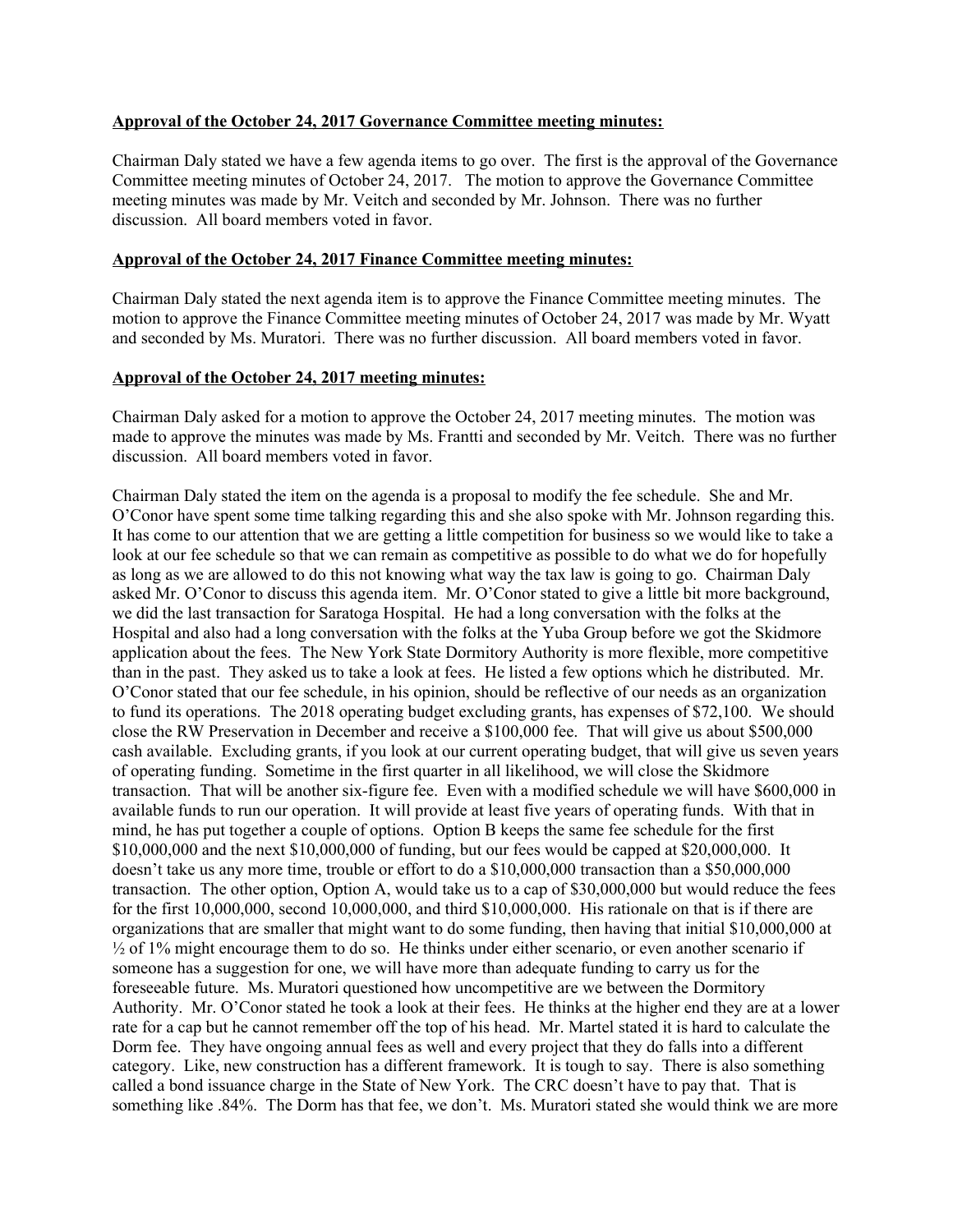flexible as far as moving a project forward. Mr. Carminucci stated you also don't delve into applicants projects the way the Dorm does, they look at construction, they have staff monitors. It is a completely different process. Mr. Wyatt stated, so it is really not a competitive issue with the Dorm, it is more about going down to our bottom line and figuring out what is fair. The Board members agreed. Mr. O'Conor stated he didn't know that we are going to lose any transactions but one of the things we debate more often than anything else is what are we going to do with our funds. He doesn't know if it is our role to take fees from some not-for-profit organizations to either bank it or to give it to others. Chairman Daly stated it was never our intention when we started this group to collect all these fees and let them sit in our bank account. Part of the sale to starting this organization to the Board of Supervisors was to be able to have a revenue source to reinvest in Saratoga County and not be lost to the State of New York. We haven't gotten to that point yet, but that always was the intention to reinvest funds back into the County. Mr. O'Conor stated if we reduce the fees and it turns out four or five years from now we are underfunded, we can raise the fees. Ms. Muratori questioned if we needed to notify anyone that we have changed our fee structure? Mr. Carminucci stated no. Mr. Johnson stated he liked the idea of lowering them up front to some of the smaller projects himself. Mr. O'Conor stated if he was going to make a recommendation it would be Option A, but it is obviously up to the Board. Mr. Wyatt stated more importantly we need to figure out what we are going to do with the money that we have, to start getting some ideas together on that. Mr. O'Conor stated after we talk about the fee schedule, Ms. Muratori has a preliminary document to talk about that issue. Mr. Wyatt stated the entities that come here get a tremendous amount of savings and pay a lot of other people a lot of other fees and he is sure those people don't change those fees at all. A lot of people get their piece of the pie. He agrees, he doesn't want to do something just for the sake of doing it if we don't have a justification for it. Mr. O'Conor stated we are a not-for-profit community development company. Mr. Wyatt stated in comparison, this project we are looking at for Skidmore, what would our fee have been and what will it be if we go with Option A. Mr. O'Conor stated it is \$150,000 if we stay with what we have. If we go with Option B, it is \$125,000. If we go with Option A, it is \$87,500. Mr. O'Conor stated even with the lowest option, that one transaction covers our expenses for the year. We would still have somewhere in the neighborhood of \$500,000 in the bank. Mr. Johnson stated at periods of time we don't have any applicants and we still have our budget. Mr. O'Conor stated in 2015 he doesn't think we had a transaction. We had a couple in 2014, and a couple in 2016. We did have the one dry year. Mr. Wyatt questioned what are we considering a small application? Ms. Muratori stated Skidmore's is a fairly sizeable application. She questioned what was the Hospital application? Mr. O'Conor stated the Hospital's last transaction was around \$55,000,000. Mr. Johnson questioned Mr. Carminucci what the minimum to come here was, was it \$2,000,000 or \$3,000,000? Mr. Carminucci stated you are not going to see anything lower than that, transactional costs make it not feasible. Chairman Daly questioned just going forward, is Option A, as we said, or she heard, it is nicer to have a lower percentage so that we can attract maybe some of the smaller potential projects. Is there an opportunity to use both A and B depending on the size of the project? She understands from her conversations with Mr. O'Conor that the scope of work on your part basically ends up being the same whether it is \$20,000,000 or \$50,000,000. She doesn't know if there is a value to trying to keep something low, maybe even lower than A, for smaller projects. She doesn't mean to keep putting too many options on the table either. Mr. Johnson stated we normally have just one fee schedule. Chairman Daly questioned at what point does the work become different? Mr. O'Conor stated it doesn't. Regardless of whether it is the \$15,000,000 transaction for the Raymond Watkin Apartments or the \$55,000,000 that the Hospital did, the paperwork is the same. From year to year for audit purposes, the tracking is the same. Mr. Carminucci stated that he thinks you could also say that circumstances have changed because you are further along in your life span and you have a better understanding of what to expect in terms of applications and revenue. Mr. O'Conor stated that is a good point. Mr. O'Conor stated the reason we have the schedule that we have is it is the schedule that the IDA has. Mr. Wyatt asked Mr. O'Conor why he changed the percentages from Option A to Option B? Mr. O'Conor stated just to give the Board another option. In either case, based on our short five-year history as an entity, if we had the least expensive of those schedules in there we would still have an adequate cushion to run the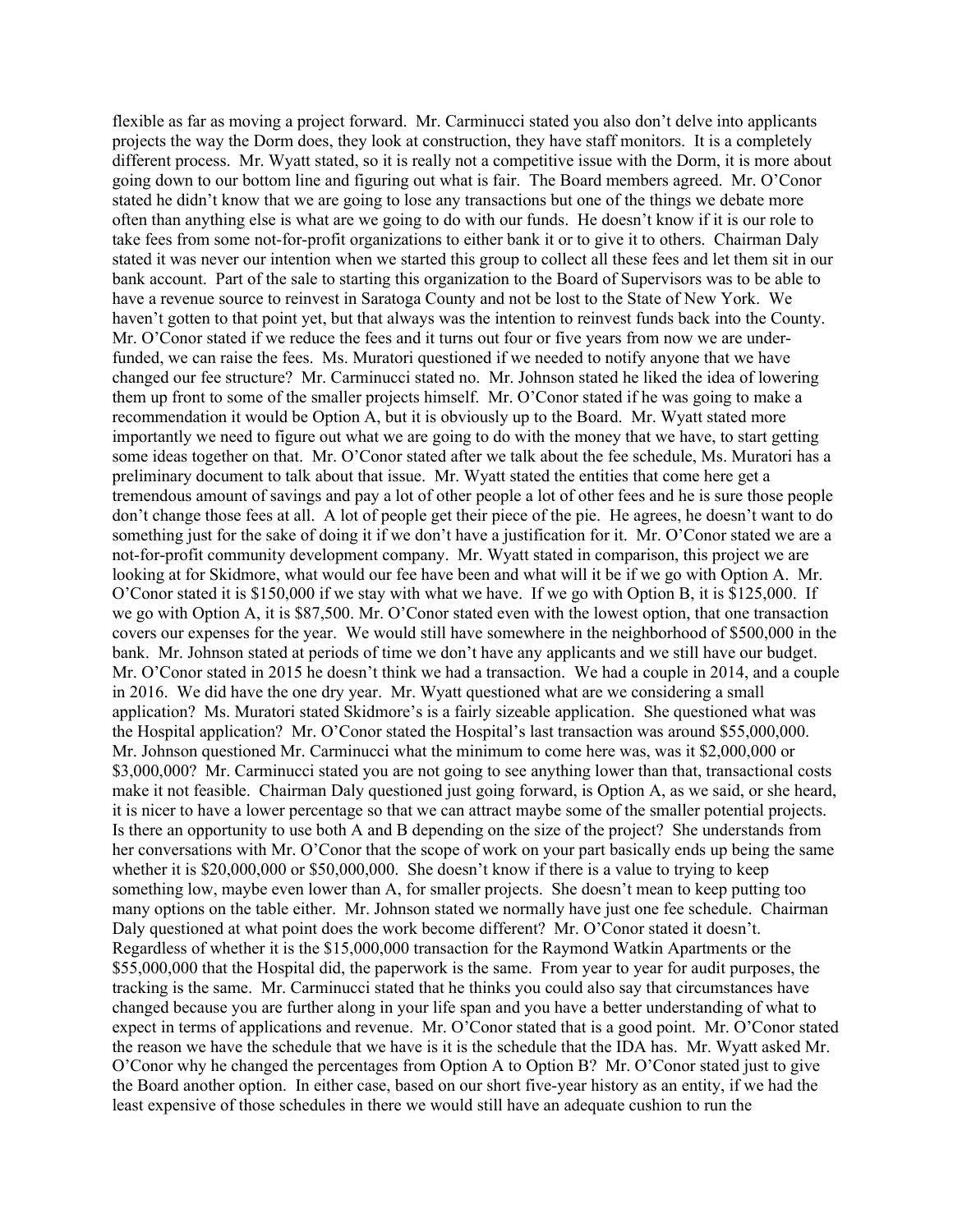organization. He was operating from the thought of our mission. To provide these organizations with tax exempt financing and operate as a not-for-profit, while having adequate funding to sustain your operation. Mr. Johnson stated Option B is really not much different, other than it is the same for the first \$20,000,000. Option B is the same percentages as our current fees. Mr. Wyatt stated yes, it just caps it. Ms. Muratori questioned if it would make sense to not cap it at all? Right now, we are not capped, correct? Mr. O'Conor stated correct. Ms. Muratori stated if we did Option A there is still high motivation on the part of whomever because they are seeing reduction in the percentages, but why would we want to cap? We are reducing the fees, then after \$30,000,000 there is no fee structure. Mr. O'Conor stated if you put aside competitive issues, put aside what any institution in particular wants, what level of income do we need to sustain our operation? With \$500,000 dollars in the bank, even if we go with the thinnest of fee schedules, we are likely to pick up at least \$100,000 next year. So, what reasonably do we need in income to sustain our operation for the foreseeable future? For him, anyway, that is what he was thinking of first and foremost in terms of the fee schedule. Ms. Muratori stated she supports that and thinks that when you start to do the math, \$87,000 is a little close. She is more comfortable looking at staying at \$100,000 to \$125,000. Ms. Frantti questioned what amount our grants might be. Ms. Muratori stated she wanted to focus on capital improvements for the not-for-profits. She was thinking up to \$5,000. Ms. Muratori further stated there would have to be a committee to handle this. It would be based on maintaining an agency's service delivery system or increasing their service delivery system. Chairman Daly stated that in essence retains jobs, and you have to look at that as an underlying factor here when we do these grants. They don't create jobs but for the service that they provide they keep others employed because if the not-for-profit can't afford to make the right capital improvements to the program or their facility, they probably won't be around. If they are not around, chances are somebody won't have a job. Mr. O'Conor stated he would like to give a scenario. Let's say that Wellspring comes to us and they say for a safe house they need \$5,000 for a new roof in order to be able to continue to use that in order to shelter abused women and children. Is that okay? The Board members responded affirmatively. Mr. Carminucci stated the other thing he wanted to mention was many not-for-profits also provide services that prevent government from having to do the same thing and he thinks that is part of your overall mission as well, so that is another component to look at and probably a good example of that right there. Mr. Wyatt stated what if we mixed options a and b, cap the fees at  $20,000,000$  and do  $\frac{3}{4}$  of 1% on the first 10,000,000 and then go to  $\frac{1}{4}$  of 1%? That would be \$100,000. He also thinks we should look at something for a small loan request. Chairman Daly asked Mr. Wyatt if he would like to offer an amendment to Option B of changing the  $\frac{1}{2}$  of 1% on the second \$10,000,000 to  $\frac{1}{4}$  of 1% for our consideration or we can call it Option C.  $\frac{3}{4}$  of 1% on the first \$10,000,000 and then  $\frac{1}{4}$  of 1% on the second \$10,000,000 and capping it at \$20,000,000. Mr. O'Conor suggested if there is a change, the board apply a date the change becomes active. Chairman Daly stated applications approved on or after December 1, 2017. Chairman Daly asked if someone would like to offer a Resolution to modify our current fee schedule.

Mr. Wyatt made a motion to modify the fee schedule to Option B with a change on the second \$10,000,000 from  $\frac{1}{2}$  of 1% to  $\frac{1}{4}$  of 1% with a cap of \$20,000,000 on applications approved by the Board on or after December 1, 2017. The motion was seconded by Mr. Veitch.

#### **Resolution No. 28-2017**

Resolved to approve the modification of the current fee schedule as stated.

Ayes –  $6 - 0$  $Noes - 0$ Adopted  $6 - 0$